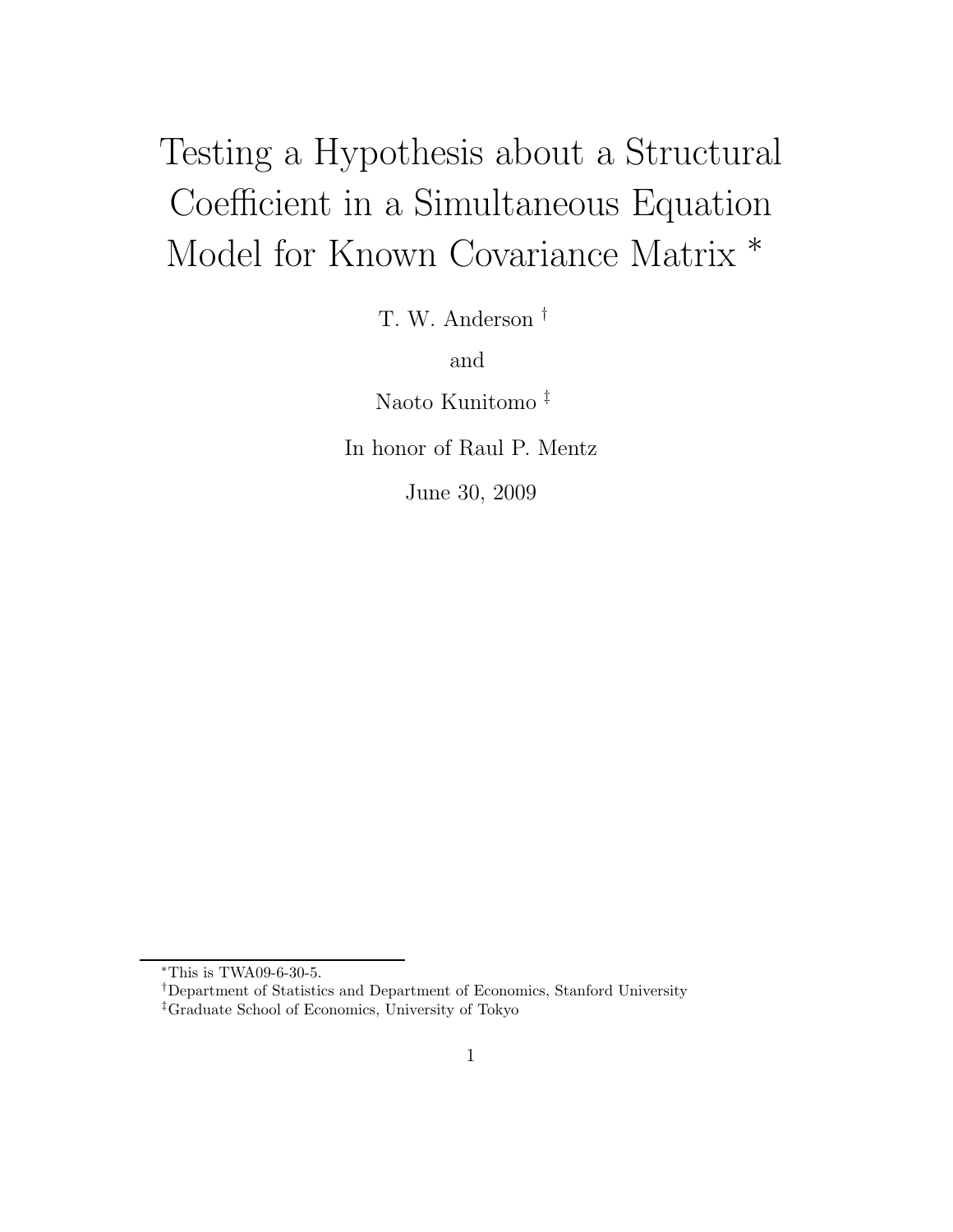#### **1. Introduction**

There is a considerable econometrics literature about *estimating* coefficients of one equation in a simultaneous equation model (Anderson and Rubin (1949), for example). More recently, econometicians have been studying the problem of *testing* a hypothesis concerning the coefficients of a single equation. See Andrews, Moreira and Stock (2006), for example. In a previous study Anderson and Kunitomo (2007) have derived the likelihood ratio test of a vector of coefficients when it is assumed that the single equation is identified and the covariance is estimated. In the present paper we derive the likelihood ratio test in the case of the error covariance matrix known.

### **2. The model**

Let **Y** be a  $T \times G$  matrix of endogenous or dependent variables; let **Z** be a  $T \times K$ matrix of exogenous or independent variables; and let **V** be a  $T \times G$  matrix of unobservable errors or shocks, which are statistically independent of **Z**. The rows of **V** are assumed independent, the t-th row of which has mean  $\mathcal{E}(\mathbf{v}_t) = \mathbf{0}$  and covariance  $\mathcal{E}(\mathbf{v}_t \mathbf{v}_t') = \mathbf{\Omega}$ . (The matrix  $\mathbf{\Omega}$  is assumed known.) The "reduced form" of the model is

$$
Y = Z\Pi + V,
$$

where  $\Pi$  is a  $K \times G$  matrix of parameters. Statisticians will recognize (2.1) as a multivariate regression.

A single *structural* equation of interest may be written as

$$
(2.2) \t\t Y\beta = Z\gamma + u ,
$$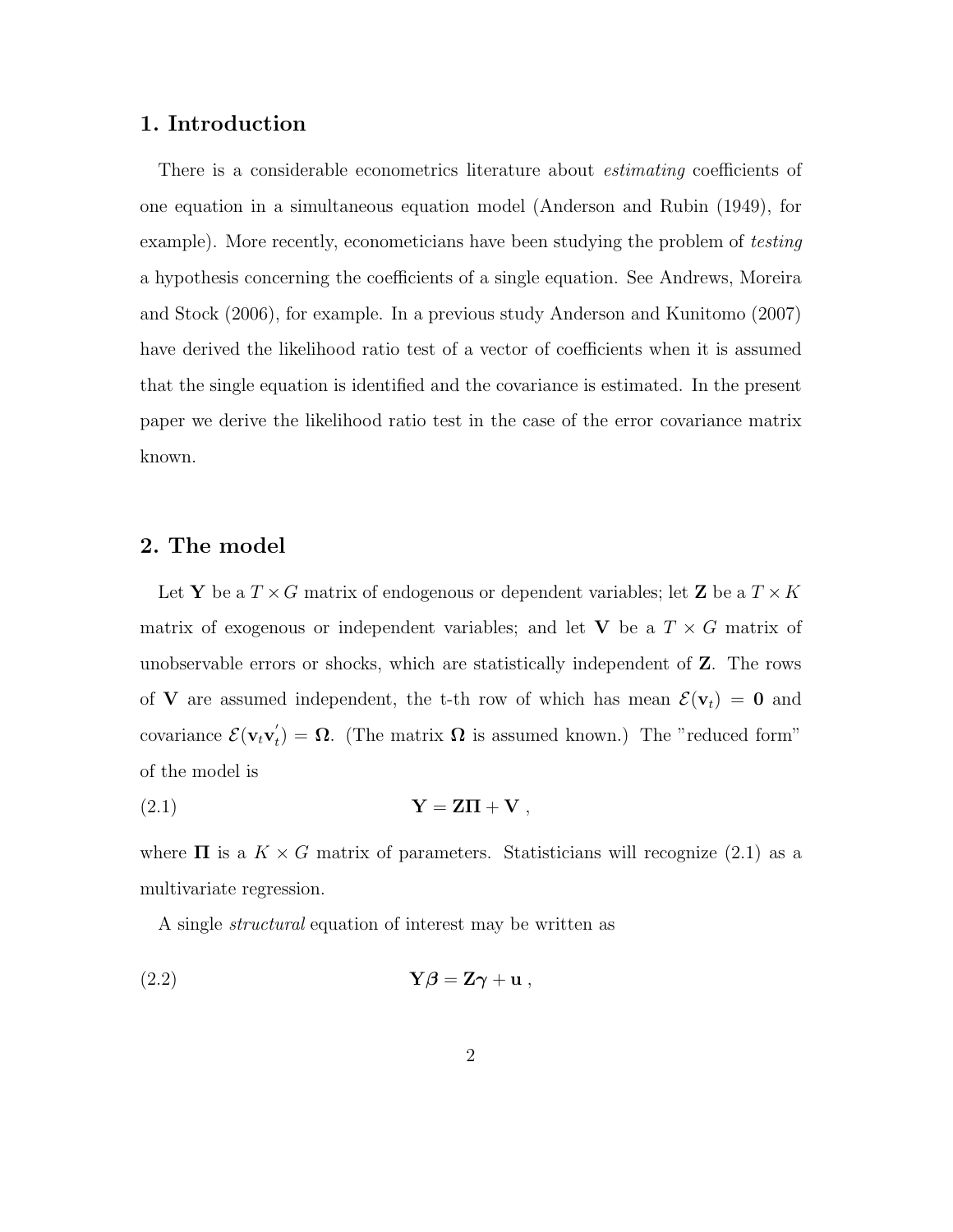where  $\mathbf{u} = \nabla \beta$ . To distinguish this equation from other linear combinations of **Y** and **Z**, some "identifying" assumptions concerning  $\beta$  and  $\gamma$  are made; in particular some components of  $\beta$  and  $\gamma$  may be assumed **0**. The relation between (2.1) and (2.2) implies

$$
(2.3) \t\t \Pi \boldsymbol{\beta} = \boldsymbol{\gamma} .
$$

The equation  $(2.1)$  is said to be *identified* by  $0's$  if given  $\Pi$   $(2.3)$  has a unique solution for  $(\boldsymbol{\beta}', \boldsymbol{\gamma}')$  except a constant of proportionality.

In this paper first we pay special attention to the case that  $\gamma = 0$ . Then (the relation  $(2.3)$  is

$$
(2.4) \t\t \Pi \beta = 0.
$$

Then  $\beta$  is identified if  $\Pi$  has rank  $G-1$ .

We consider the null hypothesis  $H_0$ :  $\beta = \beta_0$ , where  $\beta_0$  is a specified vector. This null hypothesis is equivalent to the hypothesis that  $\Pi \beta_0 = 0$ .

The unrestricted regression coefficient  $\Pi$  can be estimated by the sample regression

(2.5) 
$$
\mathbf{P} = (\mathbf{Z}'\mathbf{Z})^{-1}\mathbf{Z}'\mathbf{Y}.
$$

When  $\Omega$  is known and **V** is normal, the matrix **P** constitutes a sufficient set of statistics. The density of **P** for  $\Omega = I_G$  is

(2.6) 
$$
L(\mathbf{\Pi}) = (2\pi)^{-\frac{1}{2}TG} \exp\{-\frac{1}{2}\text{tr}(\mathbf{P} - \mathbf{\Pi})'\mathbf{A}(\mathbf{P} - \mathbf{\Pi})\},
$$

where

$$
\mathbf{A} = \mathbf{Z}'\mathbf{Z} .
$$

The likelihood maximized with respect to **Π** is

(2.8) 
$$
L_{H_2} = (2\pi)^{-\frac{1}{2}TG},
$$

where  $H_2$  denotes the model with no restriction on  $\Pi$ .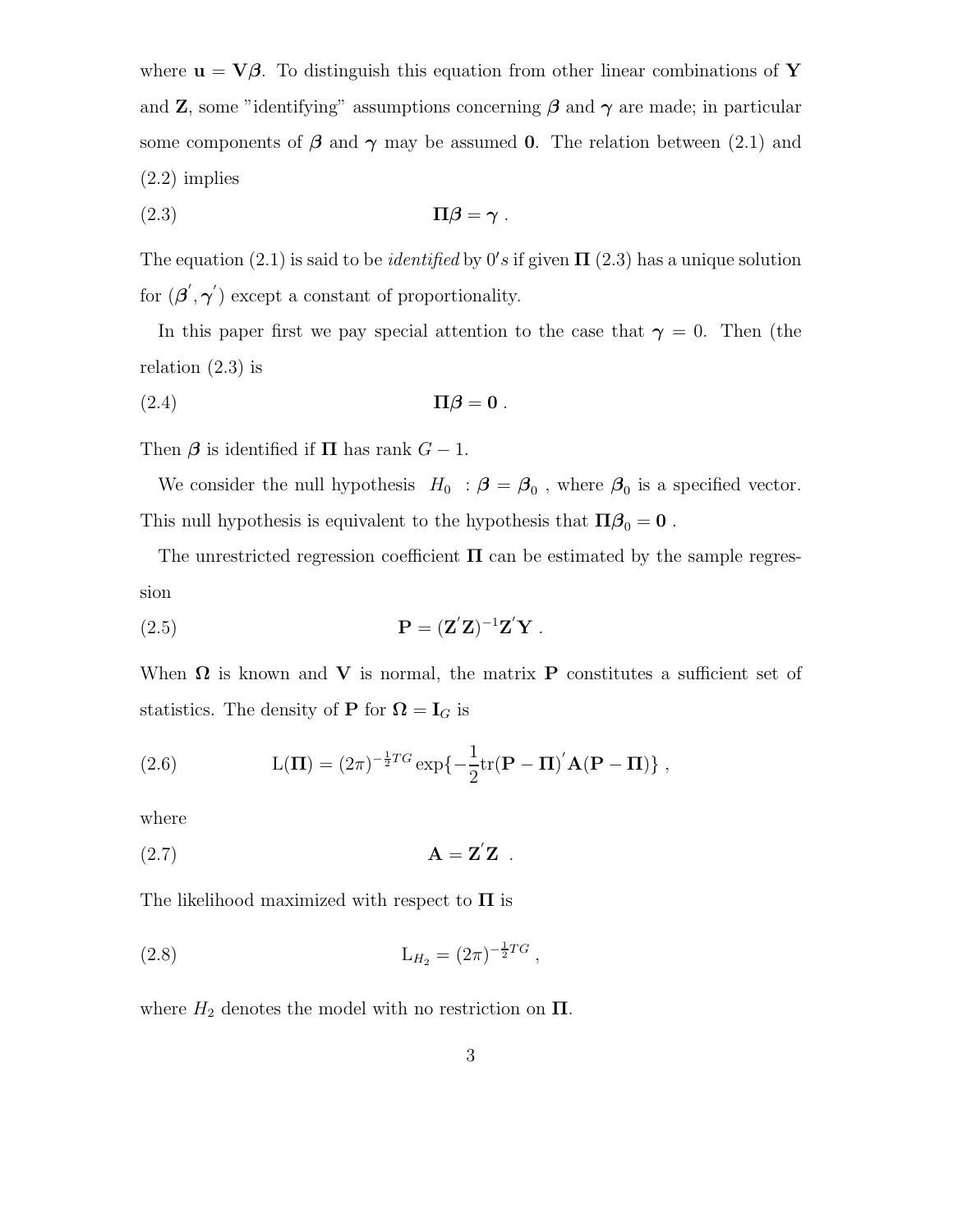The model and the inference problem have some invariance properties. If **Z** is replaced by  $\tilde{\mathbf{Z}} = \mathbf{Z}\mathbf{C}$  and  $\Pi$  is replaced by  $\tilde{\Pi} = \mathbf{C}^{-1}\Pi$ , then the model (2.1) is unchanged since  $\Pi\beta = 0$  is transformed to  $\tilde{\Pi}\beta = 0$  The null hypothesis is unaffected. Note that **C** is an arbitrary nonsingular matrix.

If **Y** is replaced by  $\mathbf{Y}\Phi = \mathbf{Y}^*$ , **V** is replaced by  $\mathbf{V}\Phi = \mathbf{V}^*$  ( $\mathbf{v}_t^* = \Phi' \mathbf{v}_t$ ),  $\Pi$ is replaced by  $\Pi\Phi = \Pi^*, \ \beta$  is repalced by  $\Phi^{-1}\beta = \beta^*$ , and  $\beta_0$  is replaced by  $\Phi^{-1}\beta_0 = \beta_0^*$ , the model is unchanged with **Ω** replaced by  $\Phi' \Omega \Phi = \Omega^*$ . When  $\mathbf{\Omega} = \mathbf{\Omega}^* = \mathbf{I}_G$  is required,  $\mathbf{\Phi}' \mathbf{\Phi} = \mathbf{I}_G$ , that is,  $\mathbf{\Phi}$  is an orthogonal matrix.

#### **3. Likelihood Ratio Tests**

We denote the model with  $\Pi$  having rank  $G - 1$  as  $H_1$ . We shall derive the likelihood ratio criterion to test  $H_0$  when  $H_1$  is assumed, namely  $L_{H_0}/L_{H_1}$ , as the ratio of the criterion to test  $H_0$  vs  $H_2$  and the criterion to test  $H_1$  vs  $H_2$ .

(3.1) 
$$
\frac{L_{H_0}}{L_{H_1}} = \frac{L_{H_0}/L_{H_2}}{L_{H_1}/L_{H_2}}.
$$

The hypothesis that  $\Pi \beta_0 = 0$  can be considered as the hypothesis that  $\Pi$  has rank  $G-1$  and  $\Pi\mathcal{B}_0=\mathbf{0}$ . When  $G=2$ ,  $\Pi$  has rank 1, that is, can be written as  $\boldsymbol{\mu}\boldsymbol{\gamma}'$  for the K-vector  $\mu$  and the 2 vector  $\gamma$ , and that  $\gamma' \beta_0 = 0$ .

**Lemma** : If  $G = 2$  and  $\Pi = \mu \gamma'$ , then the likelihood function of **P** maximized with respect to  $\mu$  is

(3.2) 
$$
\max_{\boldsymbol{\mu}} \mathcal{L}(\boldsymbol{\mu}\boldsymbol{\gamma}') = (2\pi)^{-T} \exp\{-\frac{1}{2} \text{tr} \mathbf{P}' \mathbf{A} \mathbf{P} + \frac{1}{2} \boldsymbol{\gamma}' \mathbf{P}' \mathbf{A} \mathbf{P} \boldsymbol{\gamma}\}.
$$

**Proof** :

$$
L(\mu \gamma') = (2\pi)^{-T} \exp\{-\frac{1}{2} \text{tr}(\mathbf{P} - \mu \gamma')' \mathbf{A} (\mathbf{P} - \mu \gamma')\}
$$
  
=  $(2\pi)^{-T} \exp\{-\frac{1}{2} \text{tr} [\mathbf{P} \mathbf{A} \mathbf{P}' - \gamma \mu' \mathbf{A} \mathbf{P} - \mathbf{P}' \mathbf{A} \mu \gamma' + \gamma \mu' \mathbf{A} \mu \gamma']\}$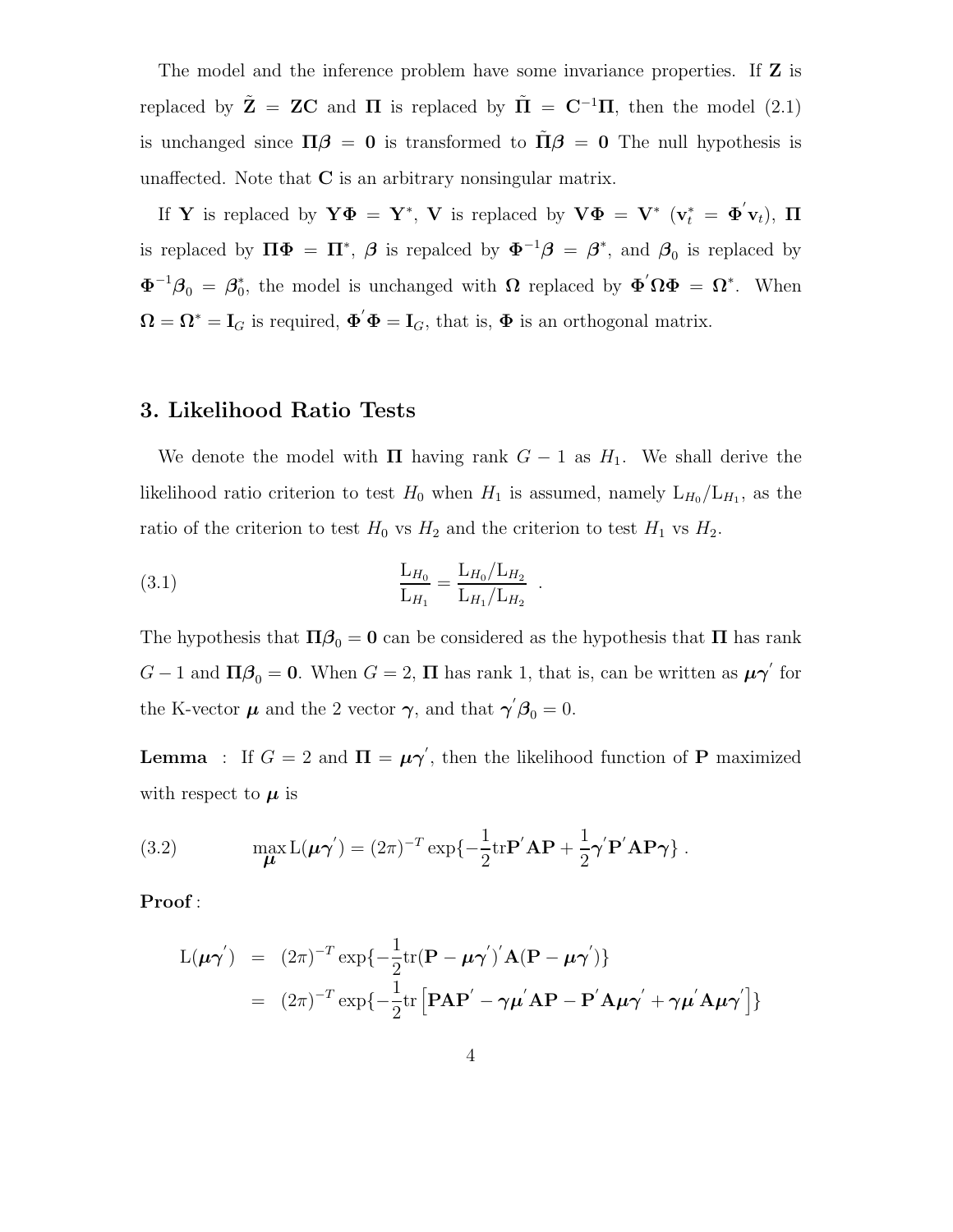is maximized at  $\boldsymbol{\mu} = \boldsymbol{P}\boldsymbol{\gamma}/\boldsymbol{\gamma}'\boldsymbol{\gamma}$ . Q.E.D.

To eliminate the indeterminacy of a scale factor in *β* we require

$$
\beta' \beta = 1.
$$

An alternative normalization is

$$
\beta' \Psi \beta = 1 ,
$$

where  $\Psi$  is a known positive semi-definite matrix. To specify  $\boldsymbol{\beta}' = (1, \boldsymbol{\beta}_2)$ , for example, we take  $\Gamma$ 

(3.5) 
$$
\mathbf{\Psi} = \begin{bmatrix} 1 & 0 \\ 0 & 0 \end{bmatrix}.
$$

When  $\Pi$  is  $K \times 2$ , then  $\Pi \boldsymbol{\beta} = \mathbf{0}$  implies

$$
\beta' \gamma = 0 \; .
$$

Let  $\gamma_0$  be a vector such that  $\beta'_0 \gamma_0 = 0$ . Then

(3.7) 
$$
\mathbf{L}_{H_0} = (2\pi)^{-T} \exp\{-\frac{1}{2} \text{tr} \mathbf{P} \mathbf{A} \mathbf{P}' + \frac{1}{2} \boldsymbol{\gamma}_0' \mathbf{P}' \mathbf{A} \mathbf{P} \boldsymbol{\gamma}_0\}
$$

$$
= (2\pi)^{-T} \exp\{-\frac{1}{2} \boldsymbol{\beta}_0' \mathbf{P}' \mathbf{A} \mathbf{P} \boldsymbol{\beta}_0\}
$$

since

(3.8) 
$$
\text{tr} \mathbf{P} \mathbf{A} \mathbf{P}' = \boldsymbol{\beta}' \mathbf{P}' \mathbf{A} \mathbf{P} \boldsymbol{\beta} + \boldsymbol{\gamma}' \mathbf{P}' \mathbf{A} \mathbf{P} \boldsymbol{\gamma}.
$$

The likelihood ratio criterion for testing  $H_0$  against  $H_2$  is

(3.9) 
$$
\frac{\mathcal{L}_{H_0}}{\mathcal{L}_{H_2}} = e^{-\frac{1}{2}\boldsymbol{\beta}_0'} \mathbf{P}' \mathbf{A} \mathbf{P} \boldsymbol{\beta}_0.
$$

When the null hypothesis  $H_0$  is true,

(3.10) 
$$
-2\log\frac{L_{H_0}}{L_{H_2}} = \beta'_0 \mathbf{P}' \mathbf{A} \mathbf{P} \beta_0
$$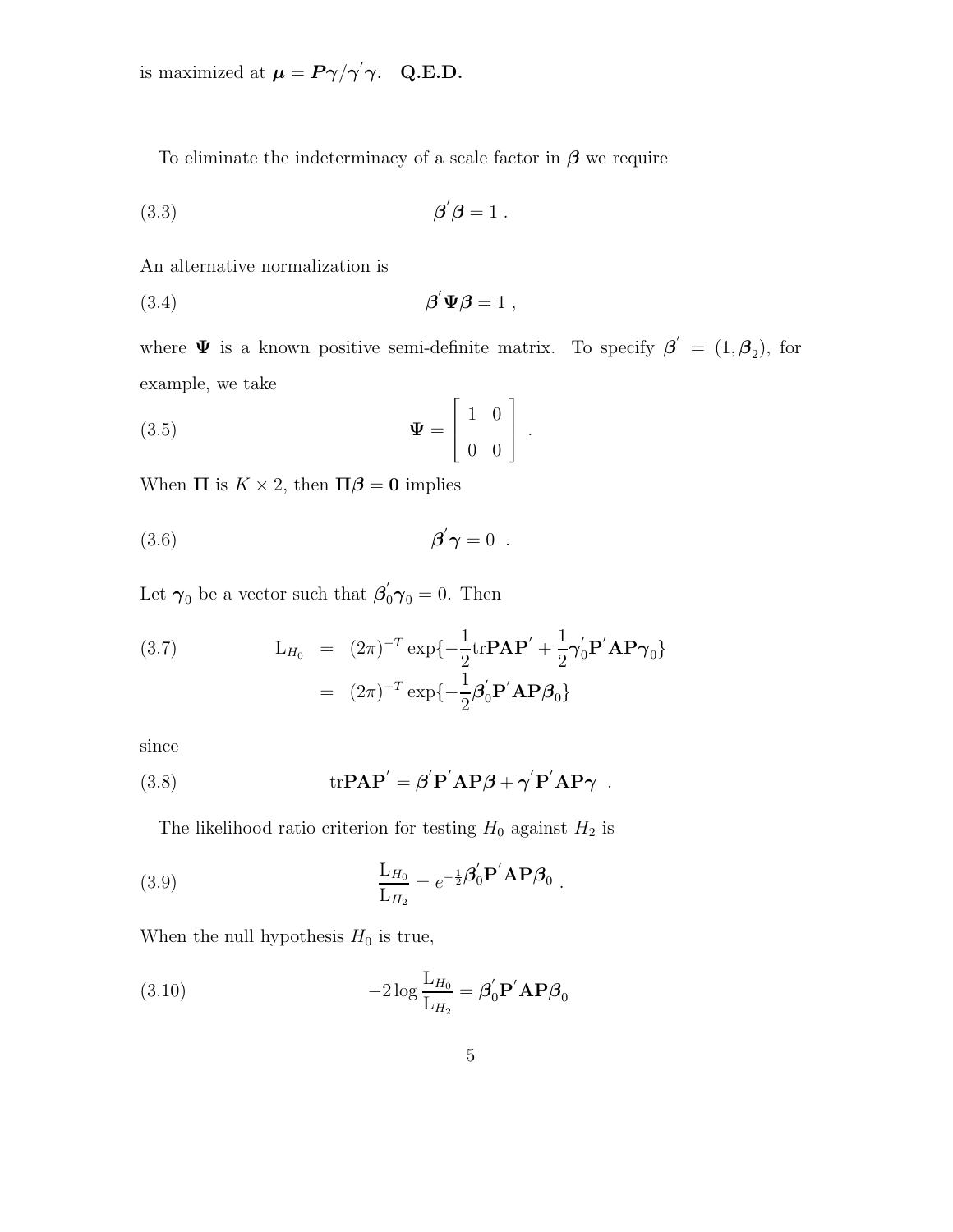has a  $\chi^2$ −distribution with K degrees of freedom since **P** $\beta$ <sub>0</sub> has the distribution  $N(\mathbf{0}, \sigma^2 \mathbf{A}^{-1}).$ 

Now consider

(3.11) 
$$
H_1 : \text{rank } \Pi = G - 1,
$$

that is,  $\Pi$  is written as  $\Pi = \mu \gamma'$ . The likelihood of **P** maximized subject to  $\Pi = \mu \gamma'$ is

$$
L_{H_1} = \max_{\gamma} \max_{\mu} L(\mu \gamma')
$$
  
=  $(2\pi)^{-T} \exp\{-\frac{1}{2} \text{tr} \mathbf{P} \mathbf{A} \mathbf{P}' + \frac{1}{2} \max_{\gamma} \frac{\gamma' \mathbf{P}' \mathbf{A} \mathbf{P} \gamma}{\gamma' \gamma}\}$   
=  $(2\pi)^{-T} \exp\{-\frac{1}{2} \min_{\beta} \frac{\beta' \mathbf{P}' \mathbf{A} \mathbf{P} \beta}{\beta' \beta}\}.$ 

The likelihood ratio criterion for testing  $H_1$  against  $H_2$  is

(3.12)  
\n
$$
\frac{\mathbf{L}_{H_1}}{\mathbf{L}_{H_2}} = e^{-\frac{1}{2} \frac{\mathbf{m} \mathbf{m}}{\mathbf{B}} \frac{\boldsymbol{\beta}' \mathbf{P}' \mathbf{A} \mathbf{P} \boldsymbol{\beta}}{\mathbf{B}' \mathbf{B}}
$$
\n
$$
= e^{-\frac{1}{2} \frac{\hat{\boldsymbol{\beta}}' \mathbf{P}' \mathbf{A} \mathbf{P} \hat{\boldsymbol{\beta}}}{\hat{\boldsymbol{\beta}}' \hat{\boldsymbol{\beta}}},
$$

where  $\hat{\boldsymbol{\beta}}$  is the maximum likelihood estimator of  $\boldsymbol{\beta}$  for  $H_1$ .

When the null hypothesis  $H_1$  is true,

(3.13) 
$$
-2\log \frac{L_{H_1}}{L_{H_2}} = \min_{\boldsymbol{\beta}} \frac{\boldsymbol{\beta}' \mathbf{P}' \mathbf{A} \mathbf{P} \boldsymbol{\beta}}{\boldsymbol{\beta}' \boldsymbol{\beta}} = \frac{\hat{\boldsymbol{\beta}}' \mathbf{P}' \mathbf{A} \mathbf{P} \hat{\boldsymbol{\beta}}}{\hat{\boldsymbol{\beta}}' \hat{\boldsymbol{\beta}}}
$$

has a limiting  $\chi^2$ -distribution with 1 degree of freedom (Anderson and Rubin (1950)). Note that  $\min_{\mathbf{b}} \frac{\mathbf{b}^{\'}\mathbf{P}^{\'}\mathbf{A} \mathbf{P} \mathbf{b}}{\mathbf{b}^{\'}\mathbf{b}}$  $\frac{\partial {\bf A} \cdot {\bf b}}{\partial b}$  is the smaller root of

(3.14) 
$$
\left| \mathbf{P}^{'} \mathbf{A} \mathbf{P} - d\mathbf{I}_{2} \right| = 0.
$$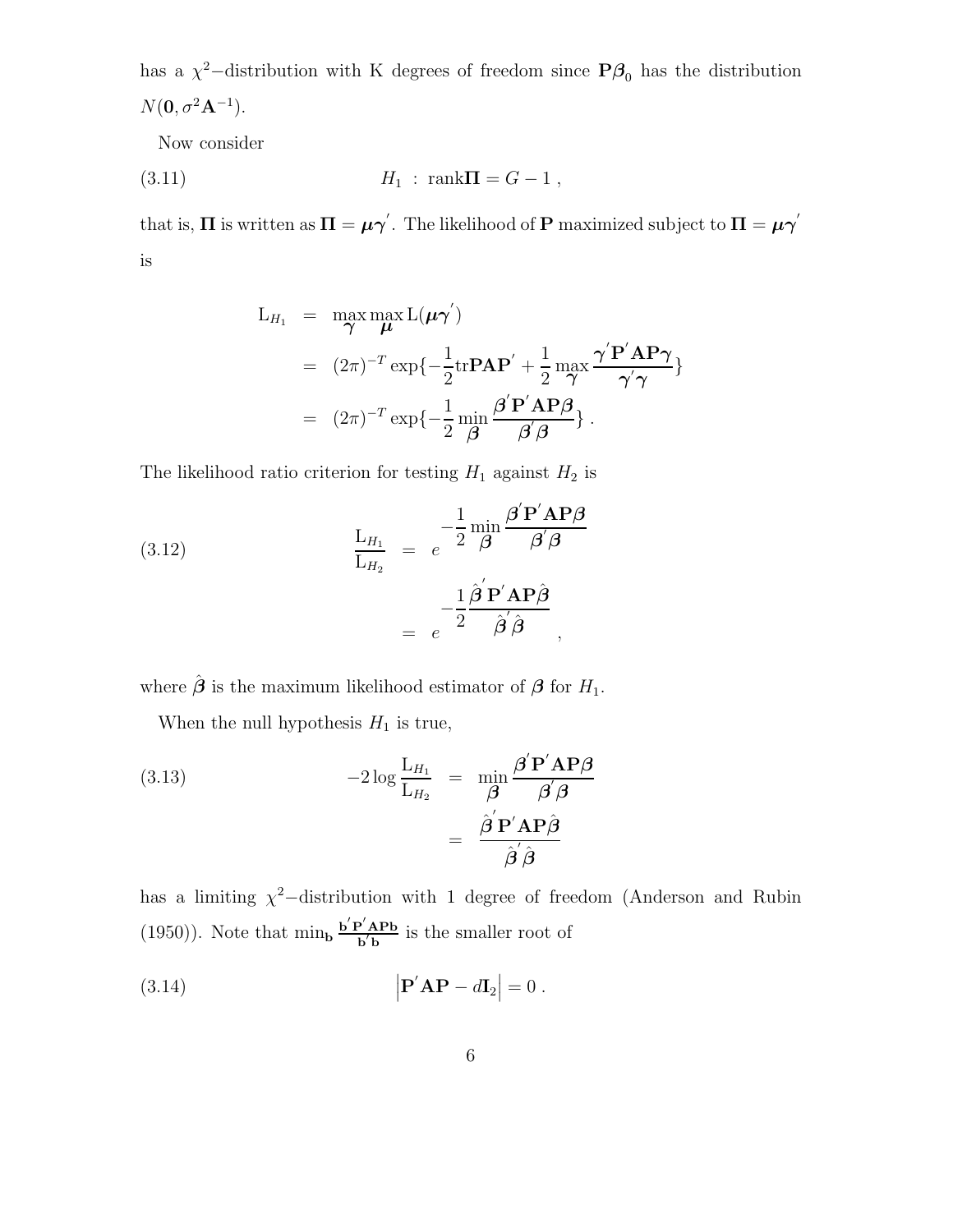The likelihood ratio criterion for testing  $H_0$  against  $H_1$  is

(3.15)  
\n
$$
\frac{L_{H_0}}{L_{H_1}} = \frac{L_{H_0}/L_{H_2}}{L_{H_1}/L_{H_2}}
$$
\n
$$
= e^{-\frac{1}{2}\beta_0^{'}\mathbf{P}'\mathbf{A}\mathbf{P}\beta_0 + \frac{1}{2}\min_{\mathbf{\beta}} \frac{\beta^{'}\mathbf{P}'\mathbf{A}\mathbf{P}\beta}{\beta^{'}\beta}}
$$
\n
$$
= e^{-\frac{1}{2}\left[\frac{\hat{\beta}^{'}\mathbf{P}'\mathbf{A}\mathbf{P}\hat{\beta}}{\hat{\beta}^{'}\hat{\beta}} - \frac{\beta_0^{'}\mathbf{P}'\mathbf{A}\mathbf{P}\beta_0}{\beta_0^{'}\beta_0}\right]}.
$$

Equivalently, the likelihood ratio criterion for testing  $H_0$  against  $H_1$  is

(3.16) 
$$
-2\log\frac{L_{H_0}}{L_{H_1}} = \frac{\beta'_0 P' A P \beta_0}{\beta'_0 \beta_0} - \frac{\hat{\beta}' P' A P \hat{\beta}}{\hat{\beta}' \hat{\beta}}.
$$

Note that the criterion does not depend on the normalization of  $\beta_0$  and of  $\hat{\beta}$ . The criterion (3.18) has been proposed by Moreira (2003). He called (3.18) the conditional likelihood ratio.

**Corollary** : The likelihood ratio criterion (3.18) is invariant with respect to the groups of transformations

(3.17) 
$$
\tilde{\mathbf{Z}} = \mathbf{Z}\mathbf{C}, \quad \tilde{\mathbf{\Pi}} = \mathbf{C}^{-1}\mathbf{\Pi}
$$

and

(3.18) 
$$
\mathbf{Y}^* = \mathbf{Y}\mathbf{\Phi}, \ \ \mathbf{P}^* = \mathbf{P}\mathbf{\Phi}, \ \ \boldsymbol{\beta}^* = \mathbf{\Phi}'\boldsymbol{\beta}, \ \ \boldsymbol{\beta}_0^* = \mathbf{\Phi}'\boldsymbol{\beta}_0,
$$

where  $\mathbf{\Phi}\mathbf{\Phi}' = \mathbf{I}$ .

When  $\Omega = \sigma^2 I$ , the transformation (3.19) is appropriate. A normalization of  $\boldsymbol{\beta}' \boldsymbol{\Psi} \boldsymbol{\beta} = 1$  is transformed to

$$
\beta^* \Phi' \Phi \Phi \Phi^* = 1 .
$$

When  $G = 2$  and  $\Omega = I$ , the condition  $\beta' \beta = 1$  implies that  $\beta$  can be written as

$$
\beta = \begin{bmatrix} \cos \theta \\ \sin \theta \end{bmatrix}
$$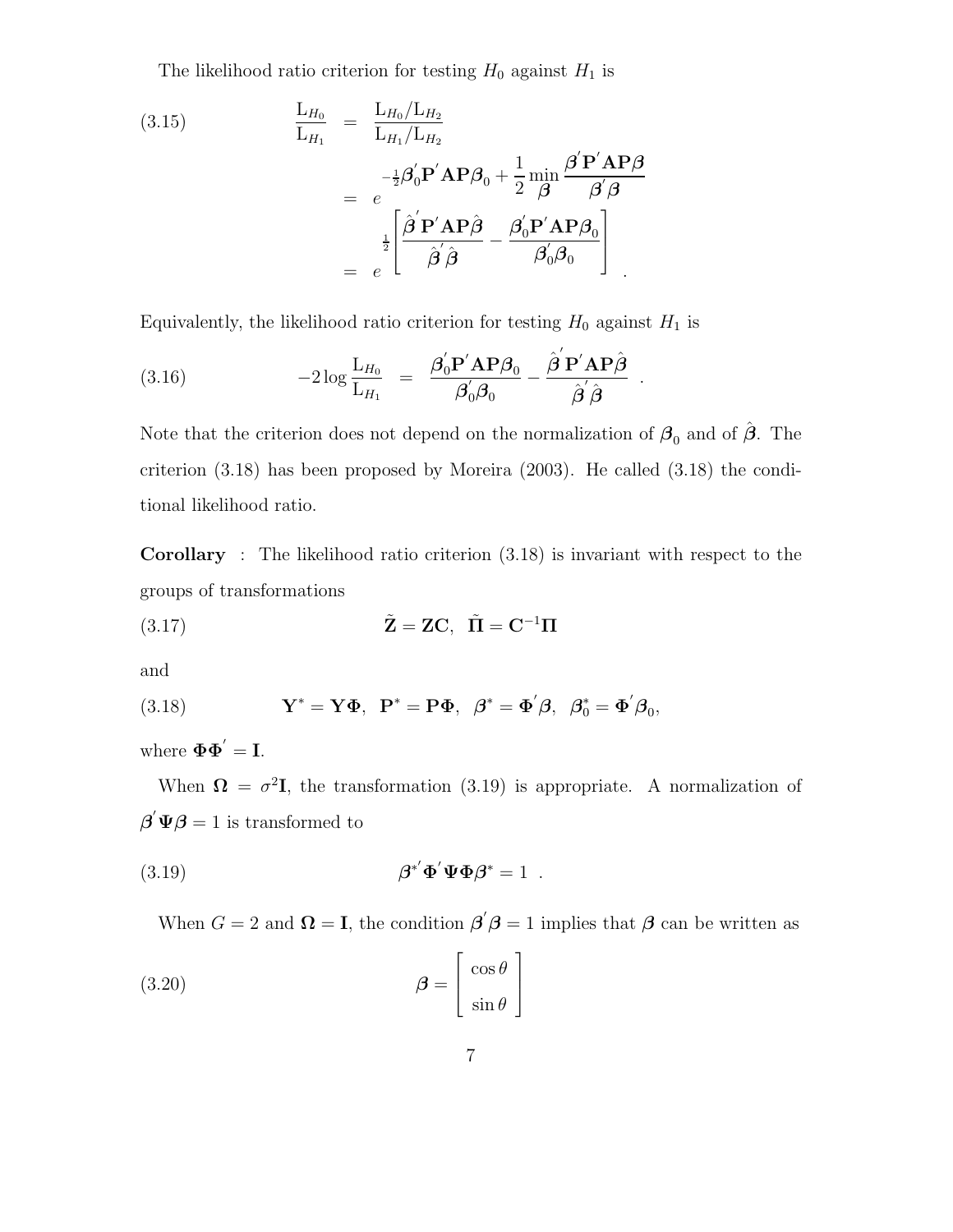and  $\gamma$  can be written as

(3.21) 
$$
\boldsymbol{\gamma} = \text{constant} \times \begin{bmatrix} -\sin \theta \\ \cos \theta \end{bmatrix} .
$$

The term  $\max_{\mu} L(\mu \gamma')$  is independent of the constant which can be taken as 1. The null hypothesis  $\beta = \beta_0$  where

(3.22) 
$$
\beta_0 = \begin{bmatrix} \cos \theta_0 \\ \sin \theta_0 \end{bmatrix}
$$

implies that the null hypothesis  $\beta = \beta_0$  is equivalent to  $\theta = \theta_0$  and

(3.23) 
$$
\boldsymbol{\gamma} = \boldsymbol{\gamma}_0 = \begin{bmatrix} -\sin \theta_0 \\ \cos \theta_0 \end{bmatrix} .
$$

Anderson and Kunitomo (2007) derived the likelihood ratio criterion for testing  $H_0$  against  $H_1$  when  $\Omega$  is unknown and must be estimated. In that case let

(3.24) 
$$
\mathbf{H} = \mathbf{Y}'\mathbf{Y} - \mathbf{P}'\mathbf{A}\mathbf{P}.
$$

The maximum likelihood estimators of  $\Pi$  and  $\Omega$  are **P** and  $(1/T)H$  (under  $H_2$ ). Then

(3.25) 
$$
-2\log \frac{\mathcal{L}_{H_0}^*}{\mathcal{L}_{H_1}^*} = \log \left[1 + \frac{\beta_0^{'} \mathbf{P'} \mathbf{A} \mathbf{P} \beta_0}{\beta_0^{'} \mathbf{H} \beta_0}\right] - \log \left[1 + \min_{\mathbf{b}} \frac{\mathbf{b'} \mathbf{P'} \mathbf{A} \mathbf{P} \mathbf{b}}{\mathbf{b'} \mathbf{H} \mathbf{b}}\right]
$$

is the likelihood ratio criterion for testing  $H_0$  against  $H_1$ . It might be observed that Anderson and Rubin (1949) derived the likelihood ratio criterion for testing  $H_1$ against  $H_2$  explicitly and the LR criterion for testing  $H_0$  against  $H_2$  implicitly (the converse of a confidence region), but did not derive the LR criterion for testing  $H_0$ against  $H_1$ .

When the null hypothesis is true,  $P\beta_0 \stackrel{p}{\rightarrow} 0$ ,  $(1/T)H \stackrel{p}{\rightarrow} \Omega$  as  $T \rightarrow \infty$ . Assume  $(1/T)$ **A**  $\rightarrow$  **A**<sub>0</sub>. Then expansion of log(1+x) = x +  $o_p(1)$  for x  $\rightarrow$  0 yields

(3.26) 
$$
-2\log \frac{\mathcal{L}_{H_0}^*}{\mathcal{L}_{H_1}^*} = \frac{\beta_0' \mathbf{P}' \mathbf{A} \mathbf{P} \beta_0}{\beta_0' \mathbf{H} \beta_0} - \min_{\mathbf{b}} \frac{\mathbf{b}' \mathbf{P}' \mathbf{A} \mathbf{P} \mathbf{b}}{\mathbf{b}' \mathbf{H} \mathbf{b}} + o_p(1) .
$$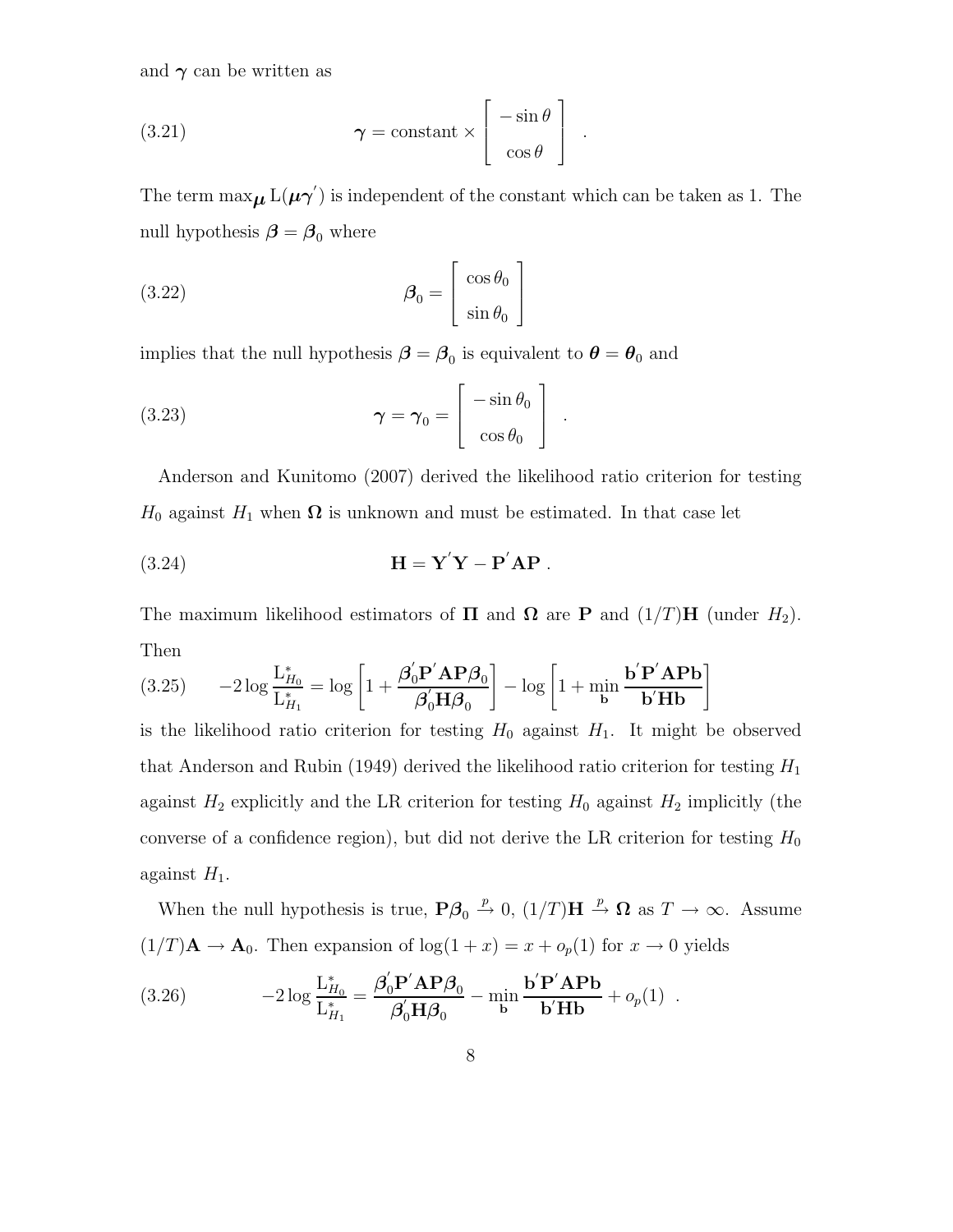The limiting distribution of  $-2 \log[L_{H_0}/L_{H_1}]$  is the same as the limiting distribution of  $-2\log[\mathcal{L}_{H_0}^*/\mathcal{L}_{H_1}^*]$ . Under the null hypothesis the limiting distribution is  $\chi^2$  with 1 degree of freedom.

## **4. More General Models**

Suppose that **Y**, **Z**,  $\beta$  and  $\gamma$  in (2.2) are

(4.1) 
$$
\mathbf{Y} = (\mathbf{Y}_1, \mathbf{Y}_2), \ \mathbf{Z} = (\mathbf{Z}_1, \mathbf{Z}_2), \ \boldsymbol{\beta} = \begin{bmatrix} \boldsymbol{\beta}_1 \\ \mathbf{0} \end{bmatrix} \ \boldsymbol{\gamma} = \begin{bmatrix} \boldsymbol{\gamma}_1 \\ \mathbf{0} \end{bmatrix},
$$

where  $\mathbf{Y}_1$  and  $\mathbf{Y}_2$  have  $G_1$  and  $G_2$  columns, respectively, and  $\mathbf{Z}_1$  and  $\mathbf{Z}_2$  have  $K_1$ and  $K_2$  columns, respectively. Then  $(2.2)$  is

(4.2) 
$$
\mathbf{Y}_1 \boldsymbol{\beta}_1 = \mathbf{Z}_1 \boldsymbol{\gamma}_1 + \mathbf{u}.
$$

Let

(4.3) 
$$
\Pi = \begin{bmatrix} \Pi_{11} & \Pi_{12} \\ \Pi_{21} & \Pi_{22} \end{bmatrix}, \ \Omega = \begin{bmatrix} \Omega_{11} & \Omega_{12} \\ \Omega_{21} & \Omega_{22} \end{bmatrix}.
$$

Then  $(2.2)$  and  $(4.2)$  imply

(4.4) 
$$
\begin{bmatrix} \Pi_{11}\boldsymbol{\beta}_1 \\ \Pi_{21}\boldsymbol{\beta}_1 \end{bmatrix} = \begin{bmatrix} \gamma_1 \\ \mathbf{0} \end{bmatrix}
$$

and  $\mathbf{u} = \mathbf{V}_1 \boldsymbol{\beta}_1$ , where  $\mathbf{V} = (\mathbf{V}_1, \mathbf{V}_2)$ . The second subvector of (4.4) corresponds to  $(2.4).$ 

It will be convenient to transform the model so that the two sets of exogenous variables are orthogonal. Let

(4.5) 
$$
\mathbf{A} = \mathbf{Z}'\mathbf{Z} = \begin{bmatrix} \mathbf{A}_{11} & \mathbf{A}_{12} \\ \mathbf{A}_{21} & \mathbf{A}_{22} \end{bmatrix} = \begin{bmatrix} \mathbf{Z}'_1\mathbf{Z}_1 & \mathbf{Z}'_1\mathbf{Z}_2 \\ \mathbf{Z}'_2\mathbf{Z}_1 & \mathbf{Z}'_2\mathbf{Z}_2 \end{bmatrix}
$$

and

(4.6) 
$$
\mathbf{Z}_{2.1} = \mathbf{Z}_2 - \mathbf{Z}_1 \mathbf{A}_{11}^{-1} \mathbf{A}_{12}, \ \mathbf{A}_{22.1} = \mathbf{A}_{22} - \mathbf{A}_{21} \mathbf{A}_{11}^{-1} \mathbf{A}_{12}.
$$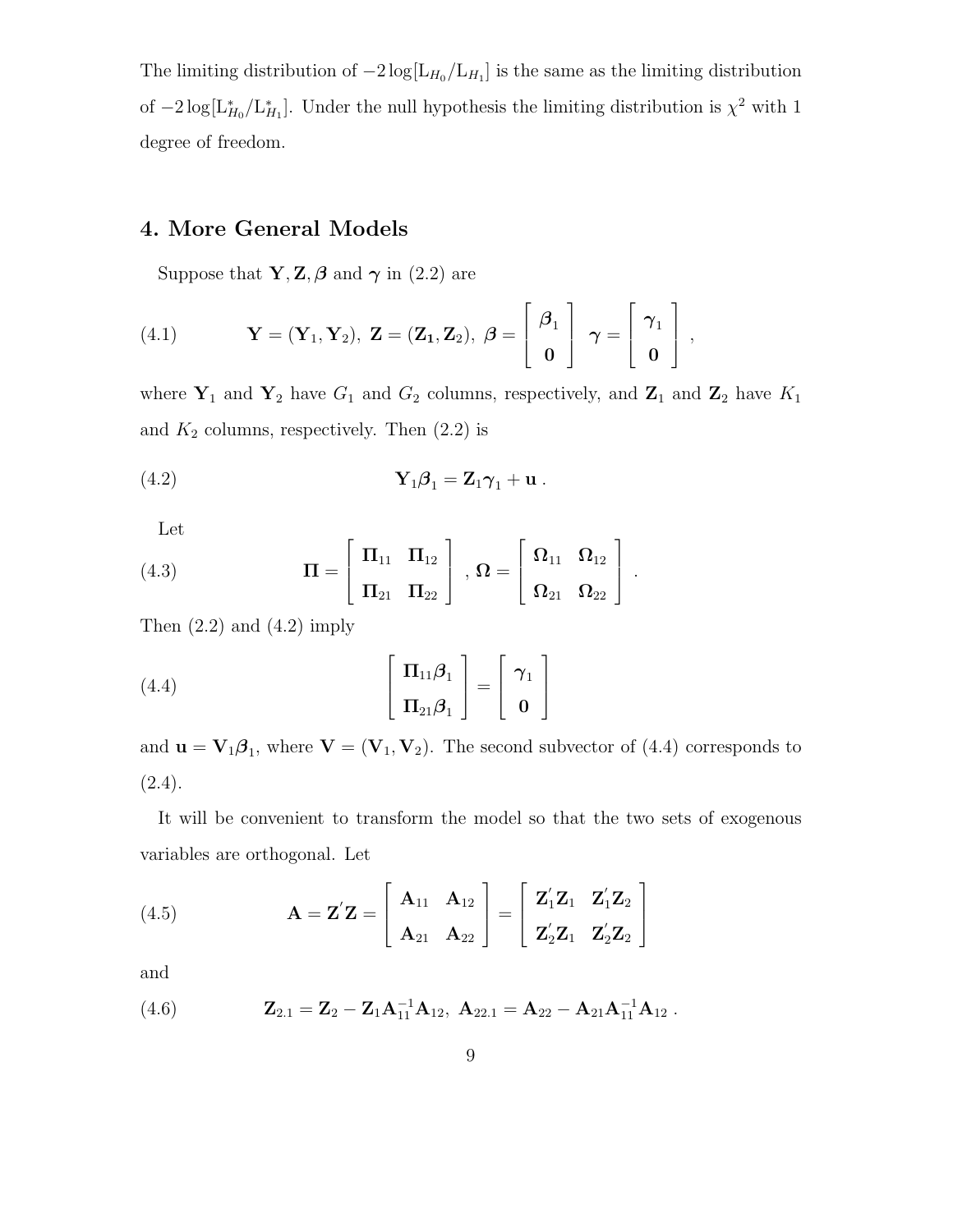Define  $(\mathbf{\Pi}_{11}^*, \mathbf{\Pi}_{12}^*) = (\mathbf{I}_{K_1}, \mathbf{A}_{11}^{-1} \mathbf{A}_{12})\mathbf{\Pi}$ . Then

(4.7) 
$$
\mathbf{Z}\mathbf{\Pi} = (\mathbf{Z}_1, \mathbf{Z}_{2.1}) \begin{bmatrix} \Pi_{11}\boldsymbol{\beta}_1 \\ \Pi_{21}\boldsymbol{\beta}_1 \end{bmatrix} = (\mathbf{Z}_1, \mathbf{Z}_{2.1})\mathbf{\Pi}^*,
$$

by defining **Π**<sup>∗</sup> . Define also

(4.8) 
$$
\mathbf{A}^* = \begin{bmatrix} \mathbf{Z}'_1 \\ \mathbf{Z}_{2.1} \end{bmatrix} [\mathbf{Z}_1, \mathbf{Z}_{2.1}] = \begin{bmatrix} \mathbf{A}_{11} & \mathbf{O} \\ \mathbf{O} & \mathbf{A}_{22.1} \end{bmatrix},
$$
  
(4.9) 
$$
\mathbf{P}^* = (\mathbf{A}^*)^{-1} \begin{bmatrix} \mathbf{Z}'_1 \\ \mathbf{Z}_{2.1} \end{bmatrix} \mathbf{Y} = \begin{bmatrix} \mathbf{A}_{11}^{-1} \mathbf{Z}'_1 \mathbf{Y} \\ \mathbf{A}_{22.1}^{-1} \mathbf{Z}_{2.1} \mathbf{Y} \end{bmatrix} = \begin{bmatrix} \mathbf{P}_1^* \\ \mathbf{P}_2^* \end{bmatrix}.
$$

The density of **P**<sup>∗</sup> is defined from the density of **P** given (2.5) as

(4.10) 
$$
L(\Pi^*) = (2\pi)^{-\frac{1}{2}TG_1} \exp\{-\frac{1}{2}\text{tr}(\mathbf{P}_1^* - \Pi_1^*)'\mathbf{A}_{11}(\mathbf{P}_1^* - \Pi_1^*)\}
$$

$$
\times (2\pi)^{-\frac{1}{2}TG_2} \exp\{-\frac{1}{2}\text{tr}(\mathbf{P}_2^* - \Pi_2^*)'\mathbf{A}_{22.1}(\mathbf{P}_2^* - \Pi_2^*)\},
$$

where  $\Pi_1^* = (\Pi_{11}^*, \Pi_{12}^*)$  and  $\Pi_2^* = (\Pi_{21}, \Pi_{22})$ . The maximum of the first part of  $L(\mathbf{\Pi}^*)$  occurs at  $\mathbf{\Pi}_1^* = \mathbf{P}_1^*$  and is  $(2\pi)^{-\frac{1}{2}TG_1}$ . The maximum of the second part with respect to  $\Pi_{22}$  is

(4.11) 
$$
L(\Pi_{21}) = (2\pi)^{-\frac{1}{2}TG_2} \exp\{-\frac{1}{2} \text{tr}(\mathbf{P}_{21} - \mathbf{\Pi}_{21})' \mathbf{A}_{22.1} (\mathbf{P}_{21} - \mathbf{\Pi}_{21})\}.
$$

This corresponds to (2.5).

## **5. Distribution of Test Criterion**

The matrix

$$
G = P'AP
$$

has the noncentral Wishart distribution with  $T - K$  degrees of freedom, covariance matrix  $\pmb{\Omega} = \mathbf{I}_G$  , and the noncentrality parameter

$$
\Gamma = \Pi^{'} \mathbf{A} \Pi
$$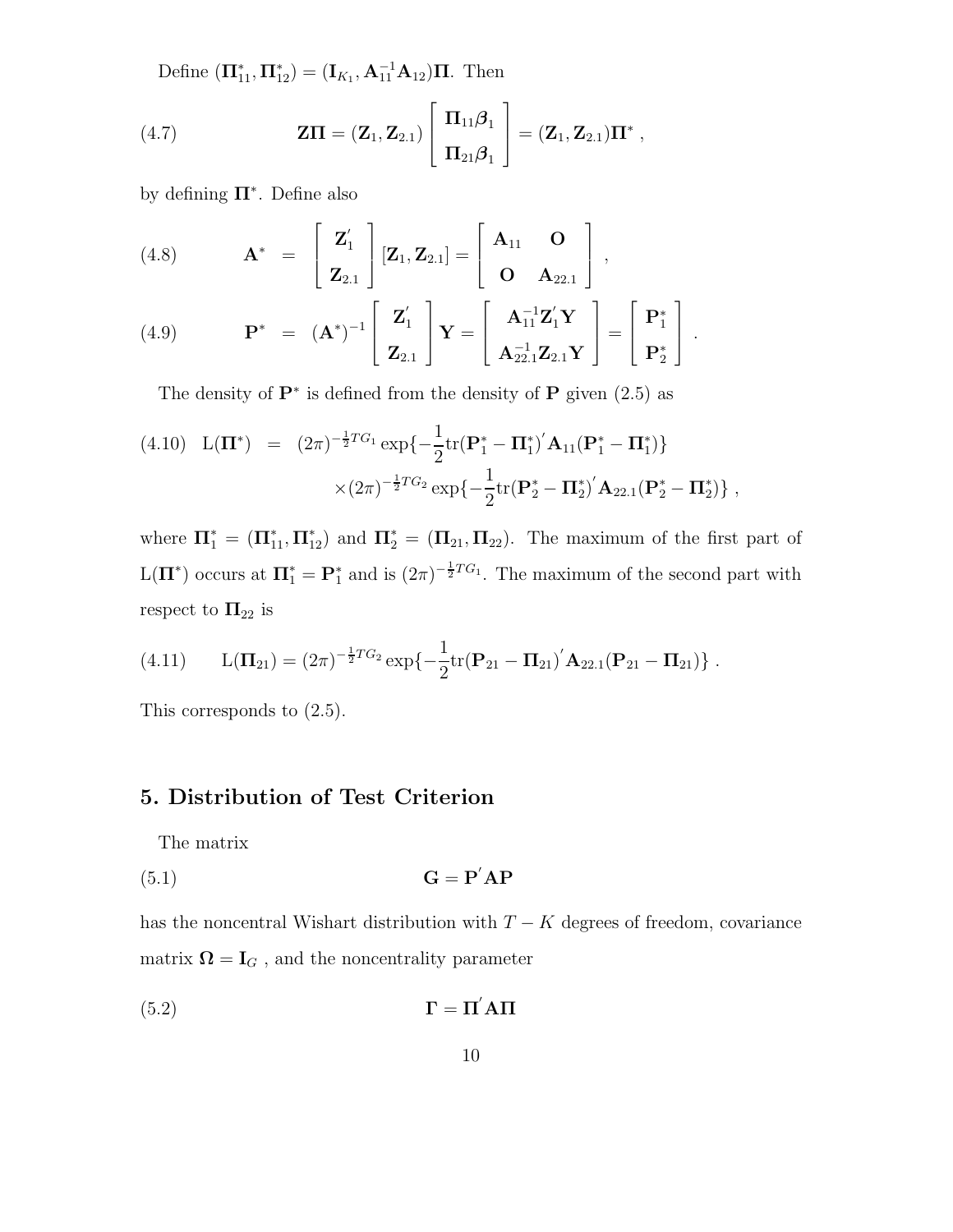when **P** has the density  $(2.6)$ . The noncentral Wishart distribution was derived by Anderson and Girshick (1944) with correction (1964) for **Π** of rank 1. The criterion (3.18) can be written

(5.3) 
$$
-2\log \frac{L_{H_0}}{L_{H_1}} = \frac{\beta'_0 G \beta_0}{\beta'_0 \beta_0} - \min_{\mathbf{b}} \frac{\mathbf{b}' G \mathbf{b}}{\mathbf{b}' \mathbf{b}}.
$$

Since the criterion is invariant with respect to orthogonal transformations (3.20), we can write (5.3) for  $\beta_0 = (1, 0)'$  and

(5.4) 
$$
\Pi = \mu \gamma' = \mu(0, 1) = (0, \mu)
$$

and

(5.5) 
$$
\min_{\mathbf{b}} \frac{\mathbf{b}'\mathbf{G}\mathbf{b}}{\mathbf{b}'\mathbf{b}} = d_1,
$$

the smaller root of

(5.6) 
$$
0 = |\mathbf{G} - d\mathbf{I}_2| = d^2 - (g_{11} + g_{22})d + g_{11}g_{22} - g_{12}^2.
$$

Thus  $(5.3)$  is

(5.7) 
$$
g_{11} - d_1 = \frac{1}{2} \left[ g_{11} - g_{22} + \sqrt{(g_{11} - g_{22})^2 + 4g_{12}^2} \right].
$$

The distribution of (5.7) can be found from the noncentral Wishart distribution. See Anderson, Kunitomo, and Matsushita (2009).

## **References**

[1] Anderson, T.W. and N. Kunitomo (2007), "On Likelihood Ratio Tests of Structural Coefficients : Anderson-Rubin (1949) revisited," Discussion Paper CIRJE-F-499, Graduate School of Economics, University of Tokyo (http://www.e.utokyo.ac.jp/cirje/research/dp/2007).